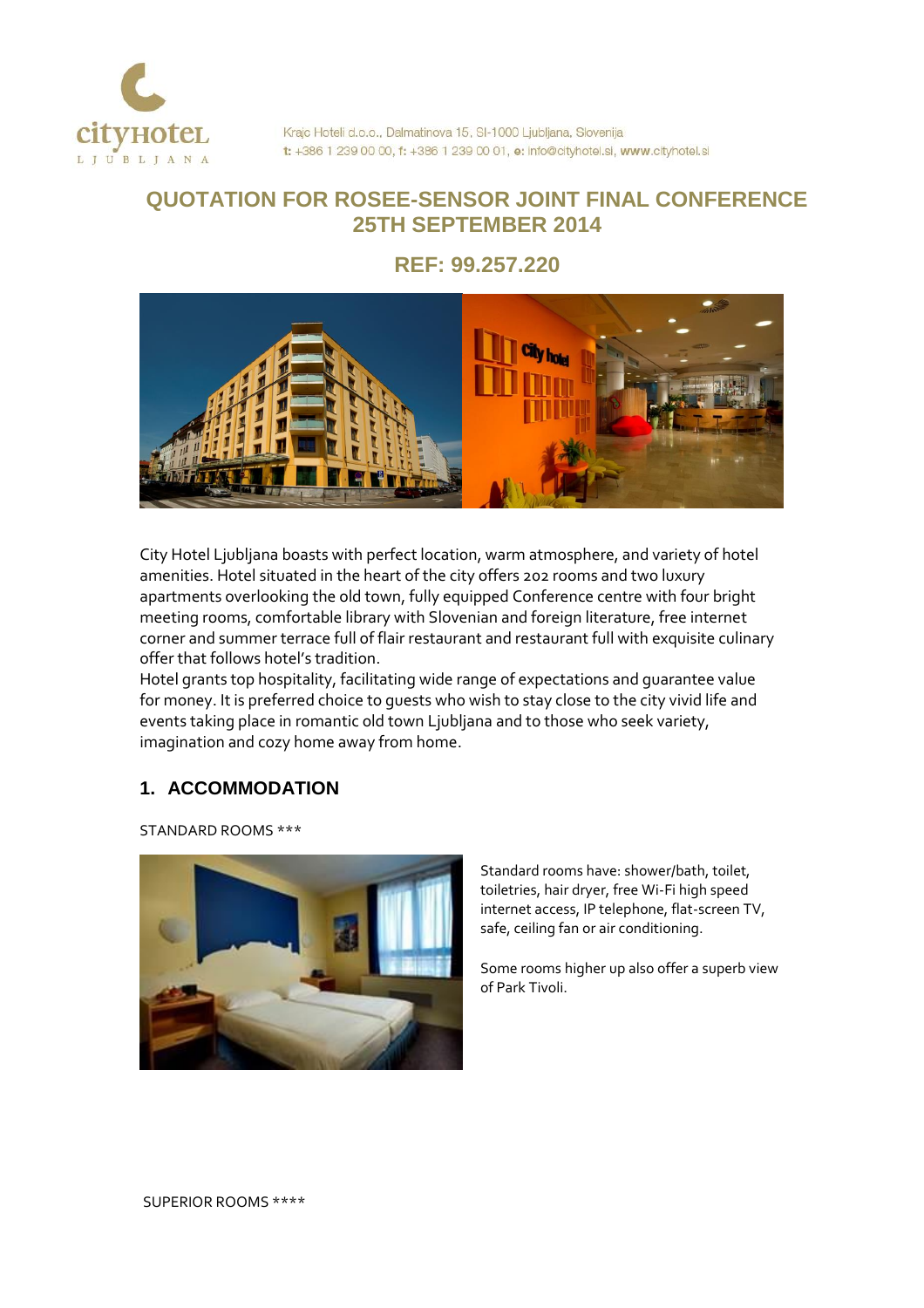

Krajc Hoteli d.o.o., Dalmatinova 15, SI-1000 Ljubljana, Slovenija t: +386 1 239 00 00, f: +386 1 239 00 01, e: info@cityhotel.si, www.cityhotel.si



Rooms are equipped with: shower/bath, toilet, hair dryer, wireless high speed internet access, IP-telephone, flat-screen TV, safe, air conditioning. The rooms also offer all-natural toiletries with carefully selected plant extracts and oils from controlled organic farming. We pay special attention to guests with allergies and other health requirements, so this room category offers a few special rooms with parquet flooring, hypoallergenic bed linens, and allnatural toiletries. We also offer a disabledaccessible room.

## **SPECIAL ROOM RATES for the accommodation for the »ROSEE-SENSOR » CONFERENCE participants:**

SINGLE STANDARD ROOM: 85 €/room/night SINGLE SUPERIOR ROOM: 100 €/room/night Supplement for 2<sup>nd</sup> person in a double/twin room: 10,00€/night

Prices include overnight with rich buffet breakfast, free WiFi and VAT. Supplement for tourist tax =  $1,01 \in$  /person/night.

Please see our web page [www.cityhotel.si](http://www.cityhotel.si/) for more info and photos.

## **2. CONFERENCE ROOM**

Date: 25.09. 2014 Conference hall: CIT (140 m2) Setup: »U« shape Special price of conference hall rental: 300 € /half day (official price 550 € / day)



All of the rooms have natural daylight, high ceilings, sound insulation, and AC. Basic technical equipment and free of charge Wi-Fi high speed internet connection is available in each room. Stated prices include conference room setup, basic sound system with wireless and desktop microphones, projector screen, DVD player, TV, VCR, overhead projector, slide projector, wireless and cable internet, flip chart with paper and pens, speakers podium, LCD projector, signage and promotion of the event within hotel premises, service area and wardrobe.

SURCHARGES: Laptop – 25  $\epsilon$  per day